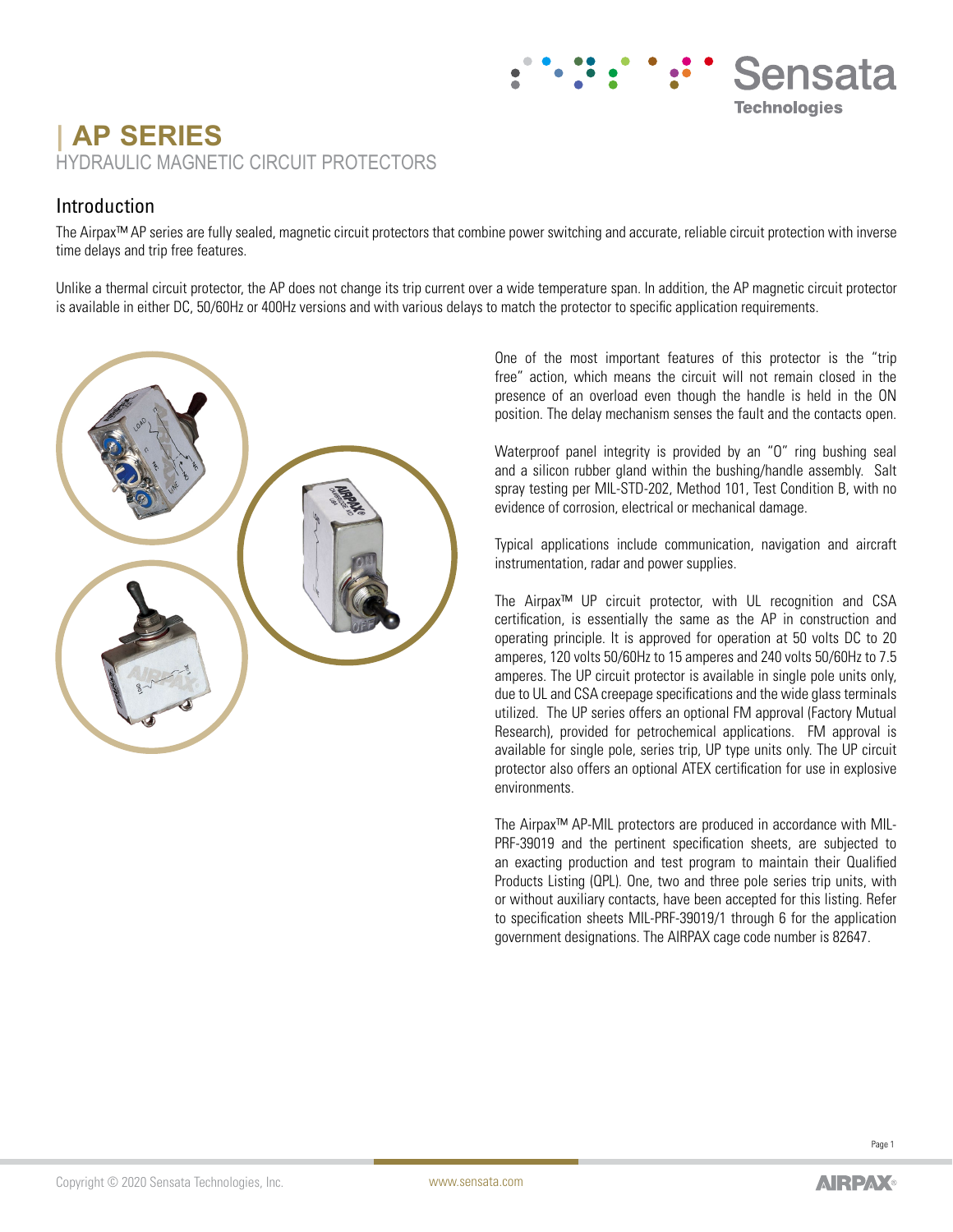





## Mounting Detail



Panel Mounting Detail: Tolerance for Mtg. ±.005 [.13] Maximum Panel Thickness: .156 [3.96]



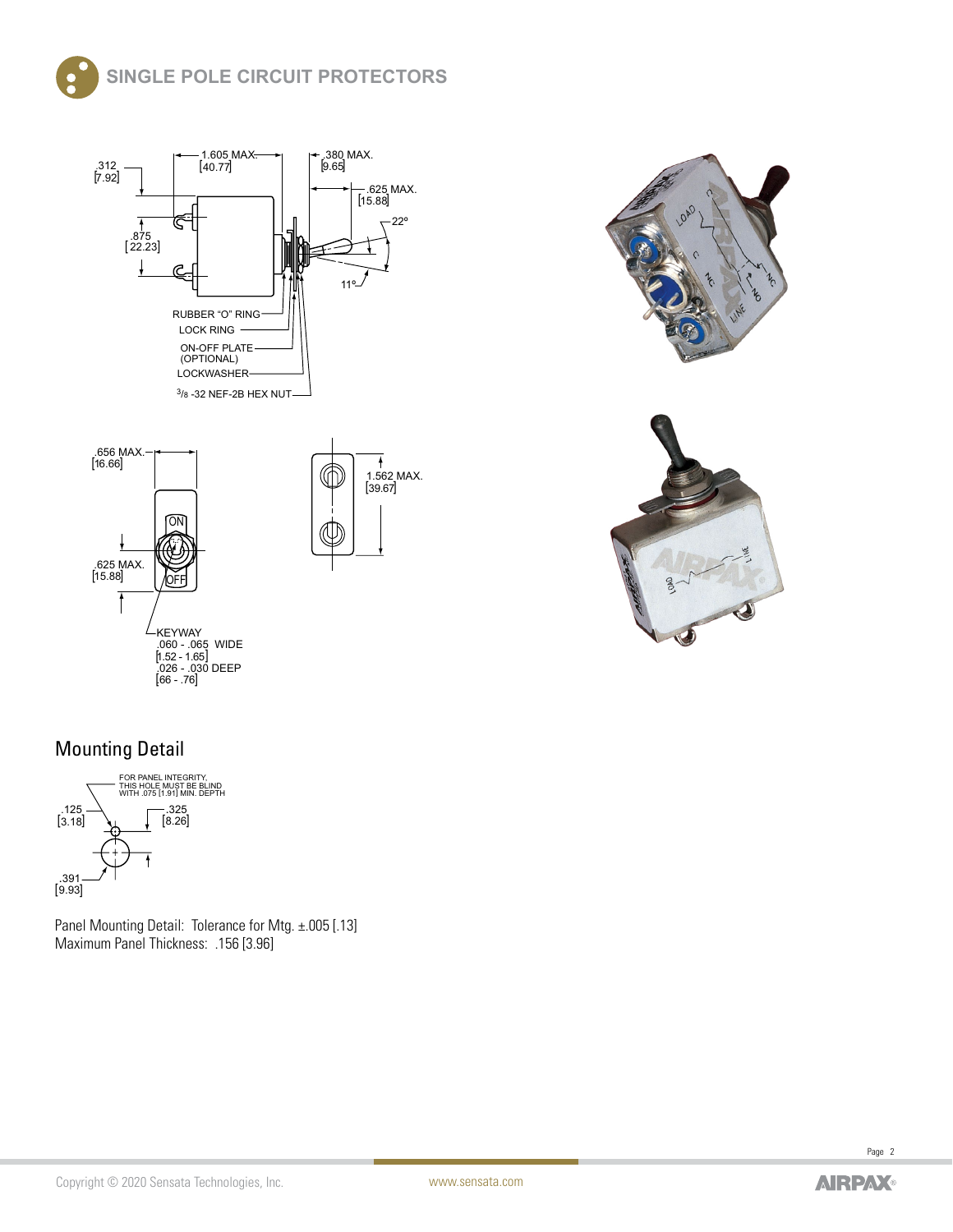

#### AP Multi-Pole Combinations

Circuit demands and design ingenuity suggest a limitless number of special combinations, ranging from a two pole unit with one series breaker and a simple ON·OFF switch, to a more complex three pole unit having one series, one shunt and one relay configuration with auxiliary indicator circuit contacts. Please contact Airpax for specific part number.

#### Two Pole, AP12

Two of the basic units are combined in a sealed case to provide protection for dual circuit. A single toggle handle actuates both internal trip mechanisms. Conversely, an overload in either circuit trips both simultaneously.

The AP12 consists of two independent series trip protectors, each available with its own rating and delay characteristics.

This two pole unit can therefore have an unlimited number of combinations, which makes ordering by a code system impractical. Thus, if the poles differ, a descriptive drawing is recommended.

One frequent use of two pole protectors is to interrupt either or both sides of a power line. Likewise, three pole protectors often use three identical coils. However, any two or three pole protectors may have any coil of any delay in any desired combination. (Unless otherwise specified, we assume the two or three poles to be all alike.)

#### Two Pole, AP12, Toggle Mounting Detail





Panel Mounting Detail: Tolerance for Mtg. ±.005 [.13] Panel Thickness: .125-.156 [3.18-3.96]

*Note: Tolerance ± .031 [.79] Angles: ±5° unless noted. Dimensions in brackets [ ] are millimeters.*

 *A: Threaded inserts exceed seated height of bushing by .005-.015 [.13-.38]*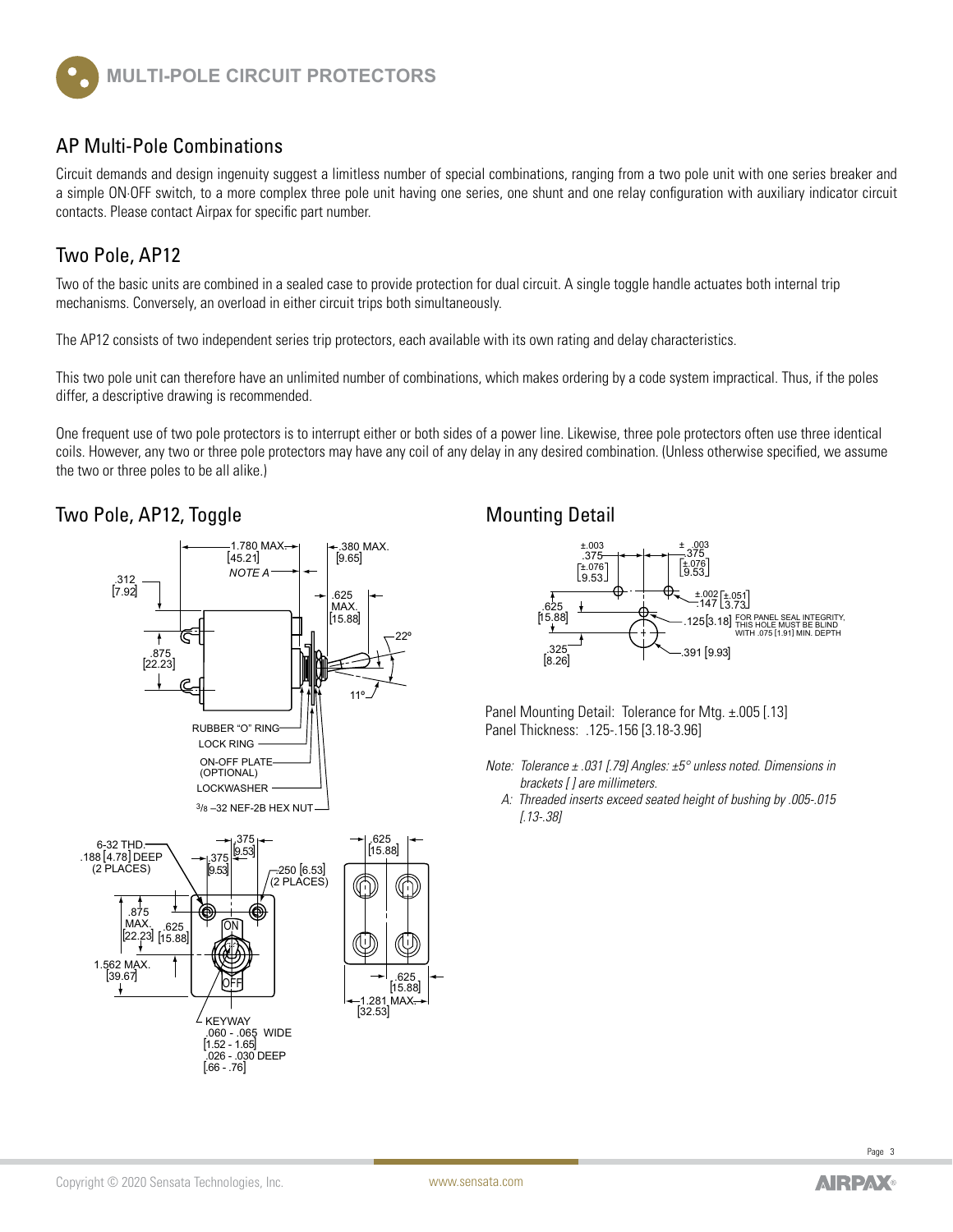All multi-pole units have provisions for a rugged three point panel mount. Use of 6-32 panel seal screws together with the bushing mount is recommended to maintain specification shock and vibration levels.

#### Three Pole, AP112

Three circuits may be simultaneously protected. One actuating toggle handle closes all circuits and all poles trip in the presence of an overload on any circuit. Some typical combinations could be: 3 series poles; 2 series and one shunt; 2 series and one relay; or 3 series with a set of auxiliary contacts. Like the two pole protectors, each pole may have different ratings and delays.

## Three Pole, AP112, Toggle



#### Mounting Detail



Panel Mounting Detail: Tolerance for Mtg. ±.005 [.13] Panel Thickness: .125-.156 [3.18-3.96]

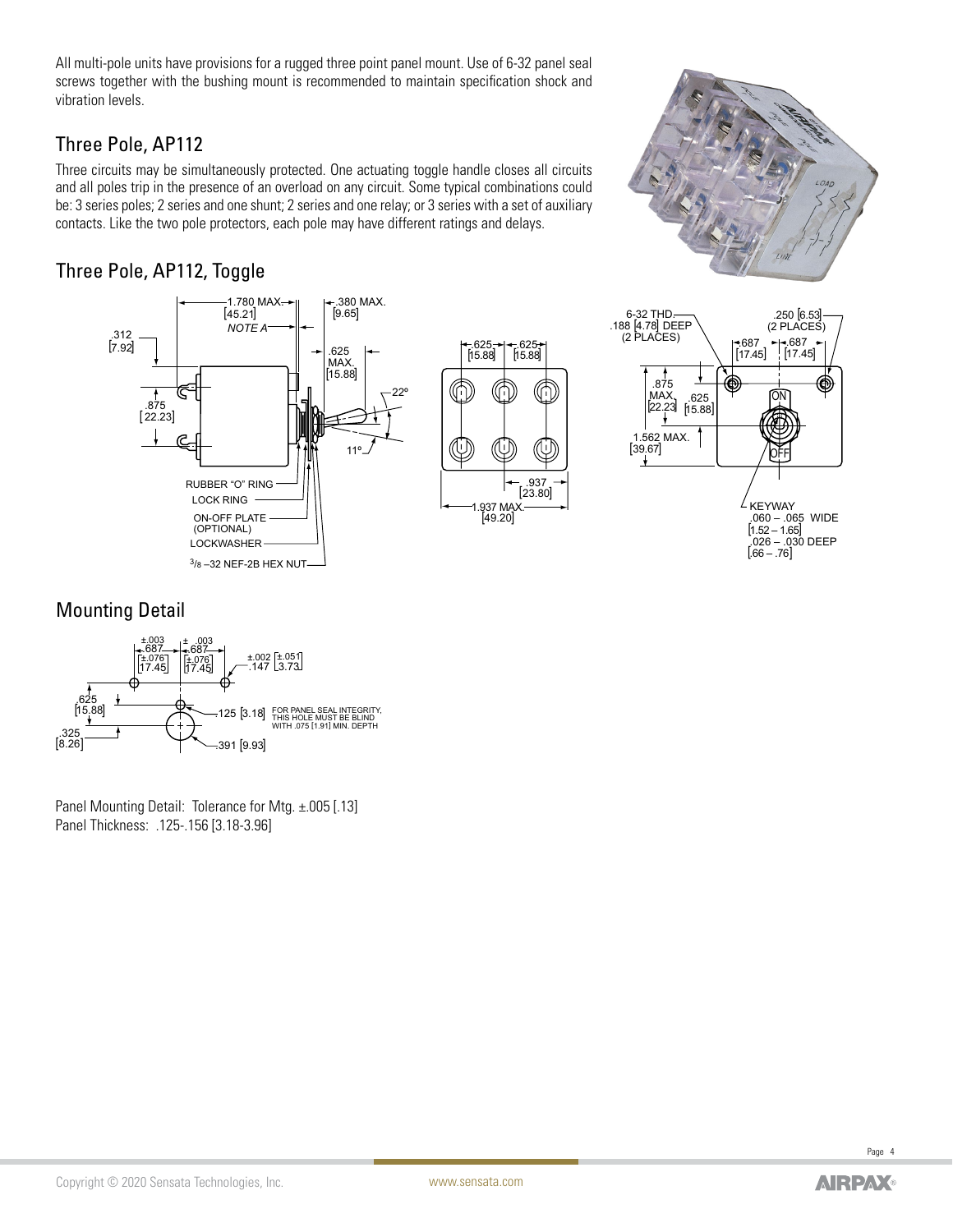

#### Series Trip

The most popular configuration for magnetic protectors is the series trip where the sensing coil and contacts are in series with the load being protected. The handle position conveniently indicates circuit status. In addition to providing conventional overcurrent protection, it's simultaneously used as a power disconnect.

#### Shunt Trip

The shunt trip is designed for controlling two separate loads with one assembly. The control is established by providing overload protection for the critical load. When the current through this load becomes excessive and reaches the trip point the protector will open and remove power from both loads simultaneously. The total current rating of both loads must not exceed the maximum contact rating.

#### Relay Trip

This permits the overload sensing coil to be placed in a circuit which is electrically isolated from the trip contacts. The coil may be actuated by sensors monitoring pressure, flow, temperature, speed, etc. Other typical applications include crowbar, interlock and emergency/rapid shutdown circuitry. Trip may be accomplished by voltage or current, which must be removed immediately upon tripping.

#### Remote Indication, AP1-1R

AP series trip circuit protectors are available with electrically isolated contacts which are rated at 1/2 ampere, 120 volts AC or 50 volts DC. These contacts provide SPDT switching action which can be used to indicate "power-on" and "power-off" conditions or to actuate lights, alarms or timing devices.

## Voltage Trip

Sometimes called "dump circuits" or "panic trip circuits," these units make it possible to open main power contacts with lower power inputs from one or more sources. This configuration is becoming increasingly more important for sensitive circuitry and denser packaging in automation systems. Available in series, shunt or relay configurations.





Shunt Trip AP1-3



Series with Auxiliary Switch AP1-1R (Note A)



Relay Trip (Note A)

Switch with Auxiliary Switch AP1-1RC (Note A)





## AP7-1 (Screw Terminal with Terminal Block)

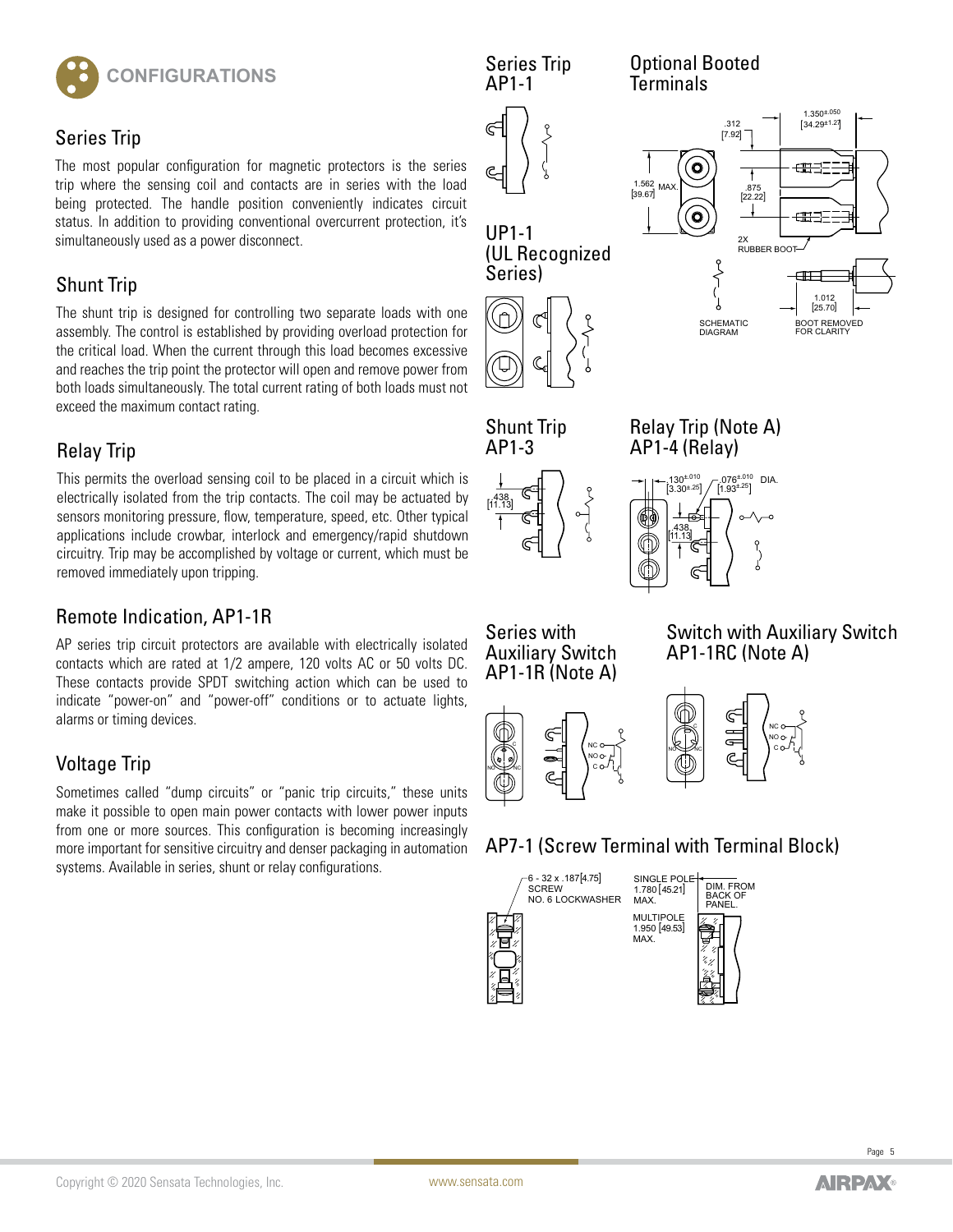

#### **Inrush Pulse Tolerance**

The following table provides a comparison of inrush pulse tolerance with and without the inertial delay feature for each of the 50/60Hz delays. Pulse tolerance is defined as a single pulse of half sine wave peak current amplitude of 8 milli-seconds duration that will not trip the circuit protector.

| <b>Delay vs Peak Amplitude</b> |                                |  |  |  |  |
|--------------------------------|--------------------------------|--|--|--|--|
| <b>Delay</b>                   | <b>Peak Amplitude</b>          |  |  |  |  |
| 61, 62, 71, 72, A, B           | 4 Times Rated Current (60Hz)   |  |  |  |  |
| 61F, 62F, 71F, 72F             | 6.5 Times Rated Current (60Hz) |  |  |  |  |
| 64, 65                         | 10 Times Rated Current (60Hz)  |  |  |  |  |
| 64F, 65F                       | 13 Times Rated Current (60Hz)  |  |  |  |  |
| 41, 42, AF, BF                 | 14 Times Rated Current (400Hz) |  |  |  |  |
| 41F, 42F                       | 20 Times Rated Current (400Hz) |  |  |  |  |
| 51, 52                         | 6 Times Rated Current (60Hz)   |  |  |  |  |
| 51F, 52F, AF, BF               | 8 Times Rated Current (60Hz)   |  |  |  |  |

| Series Resistance Nominal Values @ +25°C                |                                                                              |                                                            |  |  |  |  |
|---------------------------------------------------------|------------------------------------------------------------------------------|------------------------------------------------------------|--|--|--|--|
| <b>Current Ratings</b><br>DC, 50/60Hz, 400 Hz<br>(Amps) | <b>DC Series Resistance</b><br><b>All Delays except</b><br>40, 50, 60 (ohms) | <b>DC Series Resistance</b><br>Delays 40, 50, 60<br>(ohms) |  |  |  |  |
| 0.050                                                   | 470                                                                          | 105                                                        |  |  |  |  |
| 0.100                                                   | 145                                                                          | 27.0                                                       |  |  |  |  |
| 0.250                                                   | 18.0                                                                         | 3.80                                                       |  |  |  |  |
| 0.500                                                   | 4.30                                                                         | 1.00                                                       |  |  |  |  |
| 0.750                                                   | 1.60                                                                         | 0.400                                                      |  |  |  |  |
| 1.00                                                    | 1.15                                                                         | 0.230                                                      |  |  |  |  |
| 2.00                                                    | 0.298                                                                        | 0.060                                                      |  |  |  |  |
| 3.00                                                    | 0.130                                                                        | 0.033                                                      |  |  |  |  |
| 5.00                                                    | 0.052                                                                        | 0.012                                                      |  |  |  |  |
| 7.50                                                    | 0.025                                                                        | 0.007                                                      |  |  |  |  |
| 10.0                                                    | 0.016                                                                        | 0.006                                                      |  |  |  |  |
| 15.0                                                    | 0.006                                                                        | 0.005                                                      |  |  |  |  |
| 20.0                                                    | 0.005                                                                        | 0.004                                                      |  |  |  |  |

*Tolerance at ±25% values based on V-A method after 1 hour stabilization at 100% rated current. Consult factory for other limits.*

| Percentage of Rated Current vs Trip Time in Seconds at +25°C (Vertical Mount) |         |               |               |              |              |  |  |  |
|-------------------------------------------------------------------------------|---------|---------------|---------------|--------------|--------------|--|--|--|
| <b>Delay</b>                                                                  | 100%    | 125% (Note A) | 200%          | 400%         | 800%         |  |  |  |
| $40*$                                                                         | No Trip | .035 Max      | .025 Max      | .015 Max     | .015 Max     |  |  |  |
| 41                                                                            | No Trip | .200 to 7     | .055 to .950  | .010 to .240 | .005 to .080 |  |  |  |
| 42                                                                            | No Trip | 3 to 60       | .500 to 9     | .010 to 1.75 | .005 to .100 |  |  |  |
| 49*                                                                           | No Trip | .100 Max      | .050 Max      | .020 Max     | .015 Max     |  |  |  |
| $50*$                                                                         | No Trip | .035 Max      | .025 Max      | .015 Max     | .015 Max     |  |  |  |
| 51                                                                            | No Trip | .400 to 4     | .060 to .600  | .010 to .200 | .005 to .035 |  |  |  |
| 52                                                                            | No Trip | 4 to 40       | $.600$ to $6$ | .010 to 1.50 | .005 to .050 |  |  |  |
| $59*$                                                                         | No Trip | .100 Max      | .050 Max      | .020 Max     | .015 Max     |  |  |  |
| $60*$                                                                         | No Trip | .035 Max      | .025 Max      | .015 Max     | .015 Max     |  |  |  |
| 61                                                                            | No Trip | .500 to 5     | .070 to .700  | .020 to .200 | .008 to .080 |  |  |  |
| 62                                                                            | No Trip | 4 to 40       | .800 to 8     | .010 to .300 | .005 to .080 |  |  |  |
| 64                                                                            | No Trip | .900 to 10    | .200 to 1.70  | .040 to .500 | .012 to .100 |  |  |  |
| 65                                                                            | No Trip | 9 to 60       | 1.15 to 7     | .110 to 1    | .010 to .190 |  |  |  |
| $69*$                                                                         | No Trip | .100 Max      | .050 Max      | .020 Max     | .015 Max     |  |  |  |
| 71 (Note B)                                                                   | No Trip | .200 to 7     | .055 to .950  | .010 to .240 | .005 to .080 |  |  |  |
| 72 (Note B)                                                                   | No Trip | 3 to 60       | .500 to 9     | .010 to 1.75 | .005 to .100 |  |  |  |
| 79 (Note B)                                                                   | No Trip | .100 Max      | .050 Max      | .020 Max     | .015 Max     |  |  |  |

\*Notes: Instantaneous delays (40, 49, 59, 60, 69, 79) are not compatible with inrush enhancement options and are not recommended for general use.

A. 150% for delays 40, 50 & 60. 135% minimum trip for delays 41, 42, 49, 71, 72 & 79.

B. Military time delays. 71=A, 72=B, 79=C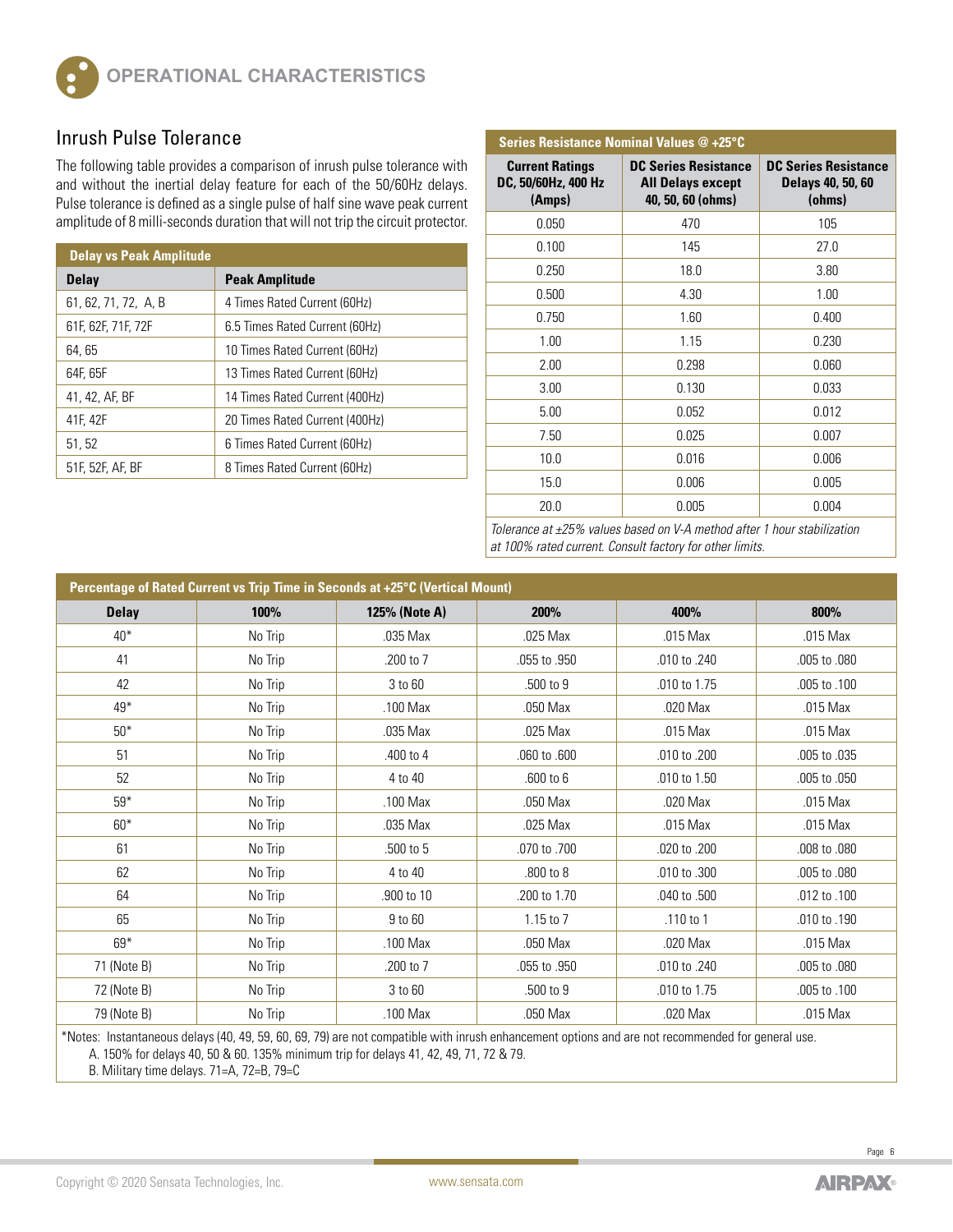

The delay curves below illustrate our standard instant, short and long delays. Please consult factory for specific delay curves or refer to table on page 87.

Delay curves 64 and 65 illustrate the improved inrush tolerance provided compared to standard delays. Not available in MIL configurations.

All trip times and trip currents are specified with the breaker mounted in the normal vertical position at ambient temperature of 25°C. For time delay test and measurement purposes, the breakers should not carry current prior to application of overload.









PERCENT OF RATED CURRENT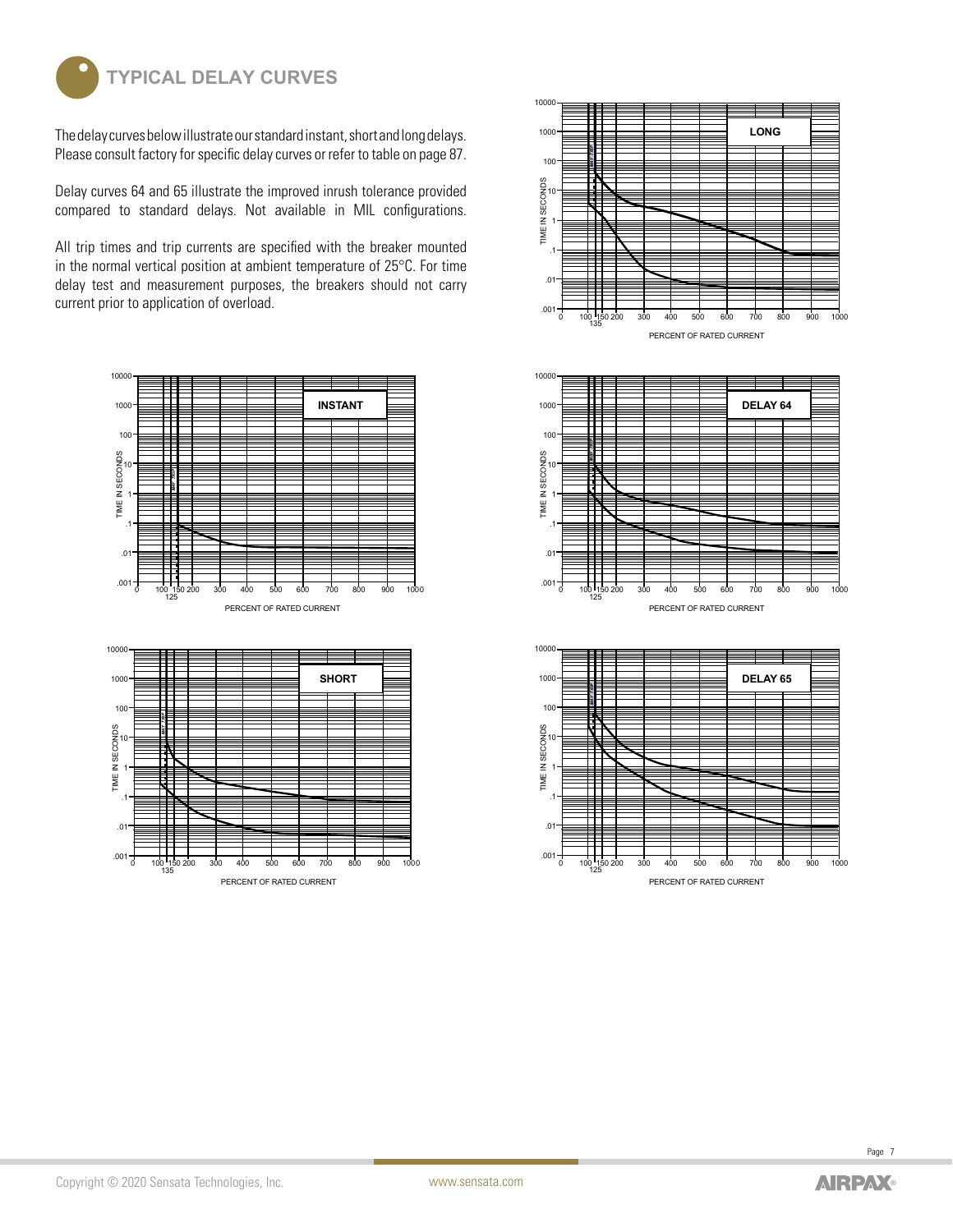#### Trip Free

AP circuit protectors will trip open on overload, even when forcibly held ON. This prevents the operator from damaging the circuit by holding the handle in the ON position.

#### Trip Indication

The operating handle of the breaker moves forcibly and positively to the OFF position on overload. It is not necessary to manually "reset" to full "OFF" in order to turn it on again.

#### Ambient Operation

The protector will operate at any ambient between –40° C and +100° C, when tested in accordance with the requirements of MIL-PRF-39019.

#### Insulation Resistance

Exceeds 100 megohms at a potential of 100Vdc.

#### Dielectric Strength

The protector will withstand 1250 volts RMS, 60Hz from terminals to case and between the terminals when open.

#### Endurance

With the circuit protector operated as an ON-OFF switch, operating life exceeds 10,000 operations at a rate of 6 per minute when tested as follows: 6000 OPS @ rated current plus 4000 OPS @ no load.

#### Lever Strength

The operating lever or its seal will not be damaged by a 10 lb. force applied in any direction.

| <b>Recommended Torque Specifications</b> |                 |  |  |  |
|------------------------------------------|-----------------|--|--|--|
| <b>Component</b>                         | Torque (in-Ibs) |  |  |  |
| 6-32 Mounting Inserts                    | 6 to 8          |  |  |  |
| 6-32 Screw Terminals                     | 6 to 8          |  |  |  |
| 3/8-32 Mounting Bushing Nut              | 20 to 25        |  |  |  |

#### Shock

All protectors withstand 100G without tripping, even while carrying full rated current with shock applied in any plane of 6 ms duration. Test is made according to Method 213, Test Condition I or MIL-Std-202 as outlined in Paragraph 4.6.14 of MIL-PRF-39019. Delay 40, 50 and 60 breakers are tested at 80% of rated current.

#### Vibration

All protectors withstand vibration from 10 to 55 cycles at .06 double amplitude and 55 to 2000 cycles at 10G, applied in any plane, without damage and without tripping even while operating at full rated current. Test is made in accordance with Method 204A, Test Condition C, of MIL-Std-202 as outlined in Paragraph 4.6.12 of MIL-PRF-39019. Delay 40, 50 and 60 protectors are tested at 80% of rated current.

## Short Circuit Capacity

When tested in accordance with the procedures of UL1077, AP supplementary protectors have a short circuit capacity of 1000 amperes at 32Vdc, 120Vac, 240Vac, 60 or 400Hz. Parts are recognized to UL1077 for type UP1 only. The rated Rupture Capacity per MIL-PRF-39019 is 500 amperes, 50 volts DC, 500 amperes, 120 volts AC and 300 amperes, 240 volts AC, 60 or 400Hz.

#### Case Seal

The breaker is fully sealed and will not show evidence of leakage under total immersion. Meets requirements of MIL-PRF-39019.

## Panel Seal

The "O" ring provides, with the other illustrated hardware, a seal against a pressure differential of 15 psi applied for an hour.

| <b>Auxiliary Switch Rating</b>     |            |         |          |  |  |  |  |
|------------------------------------|------------|---------|----------|--|--|--|--|
| 3.0 amps                           |            | 120 VAC | 50 VDC   |  |  |  |  |
|                                    |            |         |          |  |  |  |  |
| <b>Approximate Weight Per Pole</b> |            |         |          |  |  |  |  |
|                                    | 1.8 Qunces |         | 49 Grams |  |  |  |  |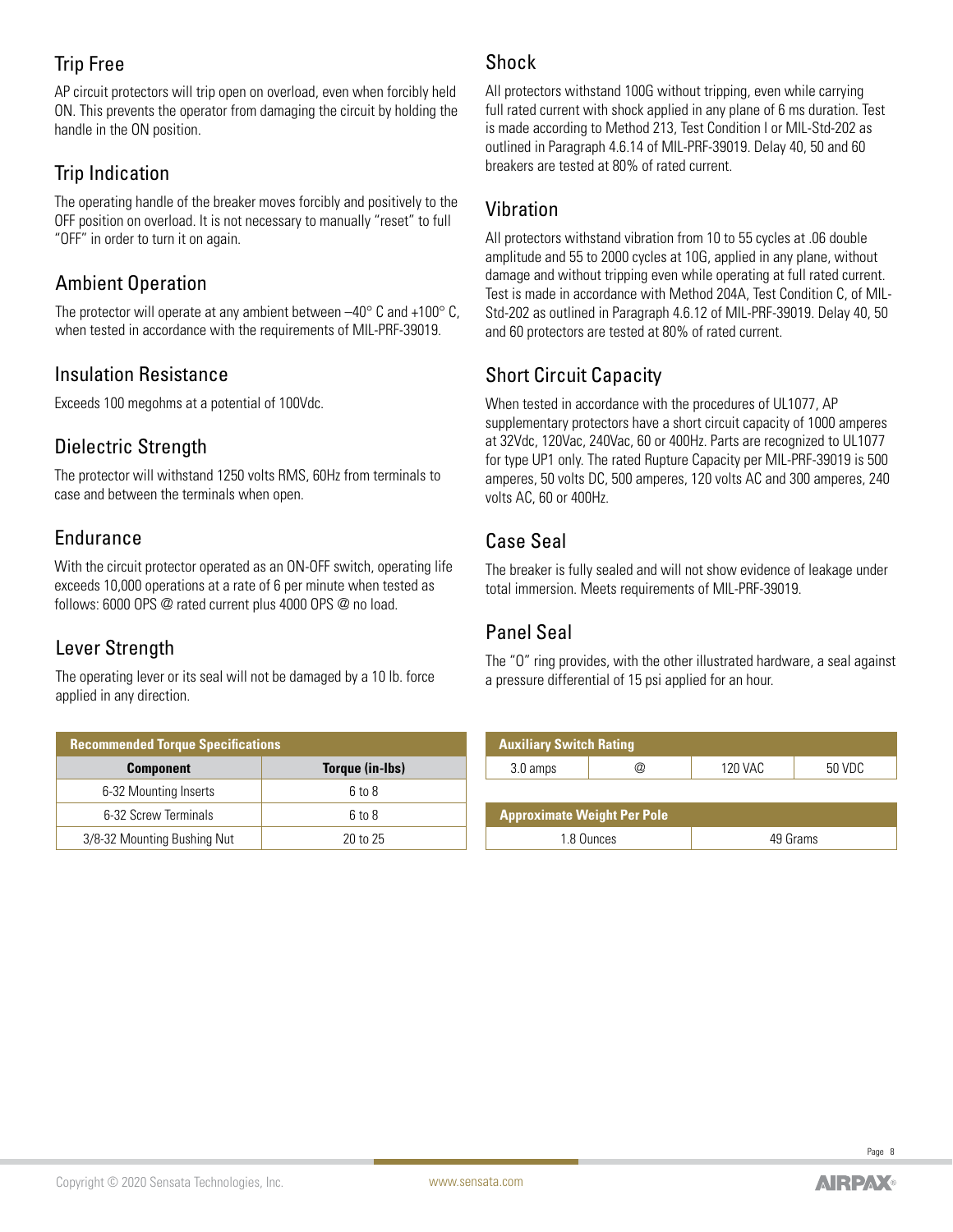

The ordering code for AP magnetic circuit protectors may be determined by following the steps in the decision tables shown here.

For example, the following is the code for a two pole AP, hook terminal, series unit, designed for operation in a DC circuit. It has a short time delay and a rating of 20 amperes. The coding given permits a descriptive part number, with limitations. In the illustrated double pole example (AP12-1-51- 203), it is automatically assumed that both poles are identical. One great virtue of magnetic circuit protectors is their adaptability to complex circuits, thus variations from pole to pole become the rule rather than the exception. Descriptive drawings are recommended. In this event, factory assigned part numbers are utilized.

To determine the ordering number for your particular AP unit, simply follow the steps shown. You may use this number to place a order or as a reference for further questions you may have.

#### **Notes**

- **A** The UP has a wide glass terminal to meet UL and CSA creepage specifications. Except as completely non-standard there is no space for more than two terminals and the UP is therefore limited to only the single pole series circuit configuration (Third Decision Table – 1). Delays available in the UP are: 40, 50 and 60; 41, 51 and 61; 42, 52 and 62; 64, 65, 69, 71, 72 and 79.
- **B** Users should refer to the applicable drawings of MIL-PRF-39019. Configurations vary dependent upon the revision of MIL-PRF-39019. The 6-32 threaded mounted bushings, useful for added strength, are approved under this specification.

 To assure that proper parts are received, consult the factory for application assistance if there is any doubt about which version is correct for the application concerned.

- **C** Screw terminals are available and are equipped with standard terminal block. Space permits their use only in the series configuration (Third Decision Table ). Standard terminals are heavy copper hooks.
- **D** Screw terminals with SPDT auxiliary switch, available only with the series circuit, may have "R" soldering terminals, flattened and pierced, or "RC" soldering terminals which are cane hooks. Screw terminals  $(-7, -17, -117)$  are available with SPDT auxiliary switch "R" type only.
- **E** The nominal current values for 100% of rated current (see delay curves) are those listed. Other values can be readily supplied, in general, without delayed delivery. For values above or below the listed range, please consult an Airpax sales office or sales representative.
- **F** Consult factory for assigned part numbers.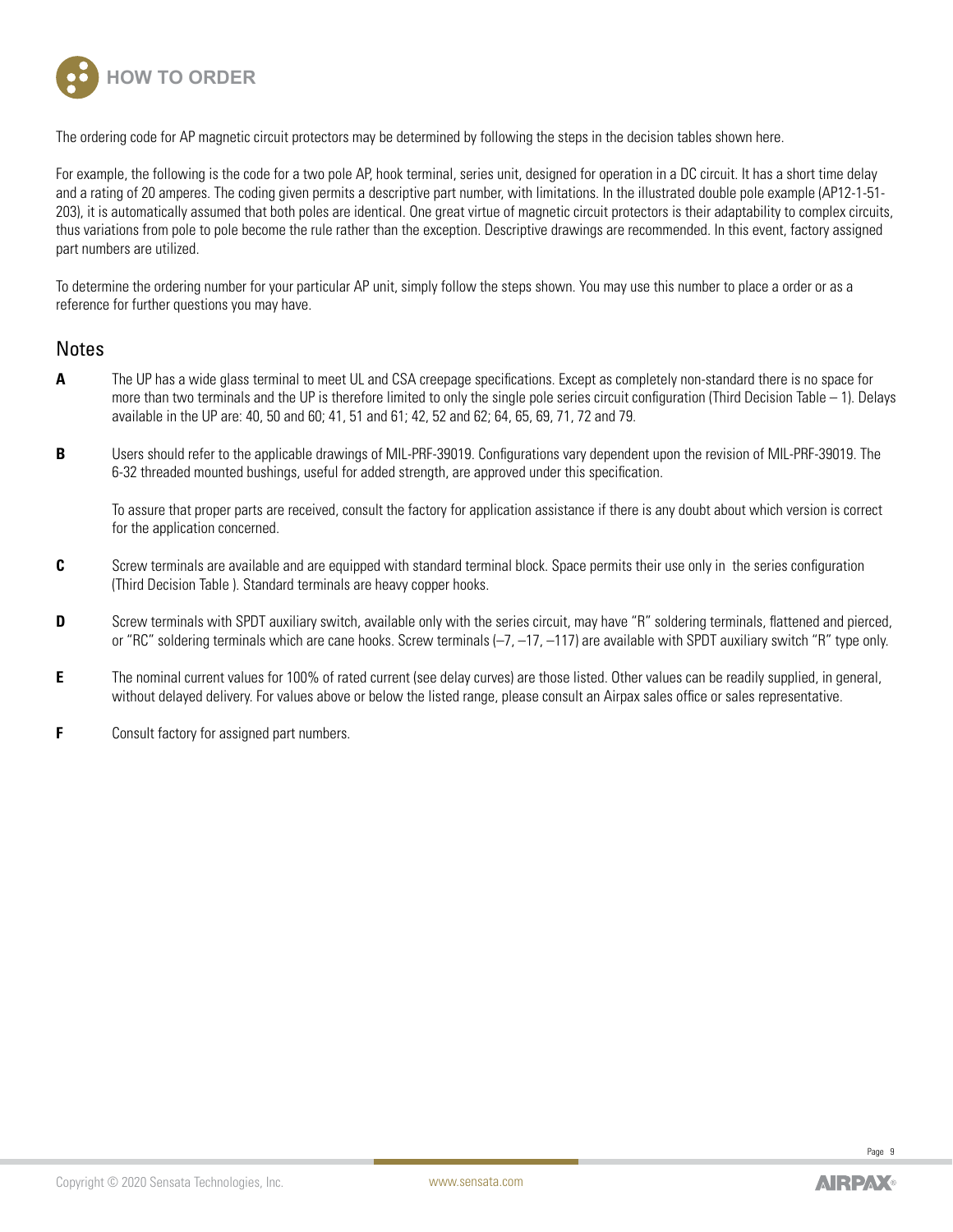

|                           | 1. TYPE                                     |                          | 2. POLES                         |                                      | <b>3. INTERNAL</b><br><b>CONFIGURATION</b> |                                                                                                     |                  | <b>4. HZ AND DELAY</b>                                                | 5. NOMINAL<br><b>AMPERAGE</b><br><b>RATING</b><br>(NOTEE) | <b>6. FM</b><br><b>APPROVED</b><br>(FACTORY<br><b>MUTUAL</b><br><b>RESEARCH)</b> |                          |     |                                                    |  |  |  |  |     |                                 |  |  |       |                                                     |
|---------------------------|---------------------------------------------|--------------------------|----------------------------------|--------------------------------------|--------------------------------------------|-----------------------------------------------------------------------------------------------------|------------------|-----------------------------------------------------------------------|-----------------------------------------------------------|----------------------------------------------------------------------------------|--------------------------|-----|----------------------------------------------------|--|--|--|--|-----|---------------------------------|--|--|-------|-----------------------------------------------------|
| <b>AP</b>                 | Fully sealed<br>magnetic                    | Hook<br><b>Terminals</b> | <b>Screw</b><br><b>Terminals</b> |                                      | $\textbf{-0}$                              | Switch Only<br>(Omit 4th                                                                            | $-40$            | 400Hz 150% instant<br>$trip*$                                         | See next page                                             | See next page                                                                    |                          |     |                                                    |  |  |  |  |     |                                 |  |  |       |                                                     |
|                           | circuit protector                           |                          |                                  |                                      |                                            | and 5th<br>Decisions)                                                                               | $-41$            | 400Hz short time delay                                                |                                                           |                                                                                  |                          |     |                                                    |  |  |  |  |     |                                 |  |  |       |                                                     |
|                           |                                             |                          |                                  |                                      |                                            |                                                                                                     | -42              | 400Hz long time delay                                                 |                                                           |                                                                                  |                          |     |                                                    |  |  |  |  |     |                                 |  |  |       |                                                     |
| UP<br>(Note A)            | Underwriters'<br>Laboratories<br>recognized | 1                        | $\overline{1}$                   | Single<br>pole unit,<br>mounted      |                                            |                                                                                                     | $-49$            | 400Hz 135% instant<br>trip*                                           |                                                           |                                                                                  |                          |     |                                                    |  |  |  |  |     |                                 |  |  |       |                                                     |
|                           | circuit                                     |                          |                                  | with 3/8                             | $-1$                                       | Series                                                                                              | -50              | DC 150% instant trip*                                                 |                                                           |                                                                                  |                          |     |                                                    |  |  |  |  |     |                                 |  |  |       |                                                     |
|                           | supplementary<br>protector                  |                          |                                  | threaded<br>bushing                  |                                            |                                                                                                     | $-51$            | DC short time delay                                                   |                                                           |                                                                                  |                          |     |                                                    |  |  |  |  |     |                                 |  |  |       |                                                     |
|                           |                                             |                          |                                  |                                      |                                            |                                                                                                     | -52              | DC long time delay                                                    |                                                           |                                                                                  |                          |     |                                                    |  |  |  |  |     |                                 |  |  |       |                                                     |
|                           |                                             |                          |                                  |                                      |                                            |                                                                                                     | $-59$            | DC 125% instant trip*                                                 |                                                           |                                                                                  |                          |     |                                                    |  |  |  |  |     |                                 |  |  |       |                                                     |
| <b>AP-MIL</b><br>(Note B) | /1 through /6<br>QPL per                    | 12                       | 17                               | Two pole<br>unit,                    | $-1R$                                      | Series with                                                                                         | -60              | 50/60Hz 150% instant<br>$trip*$                                       |                                                           |                                                                                  |                          |     |                                                    |  |  |  |  |     |                                 |  |  |       |                                                     |
|                           | MIL-PRF-39019                               |                          |                                  | bushing<br>plus (2) 6-32<br>threaded | (Note D)                                   | Auxiliary<br>Switch<br>with pierced                                                                 | $-61$            | 50/60Hz short time<br>delay                                           |                                                           |                                                                                  |                          |     |                                                    |  |  |  |  |     |                                 |  |  |       |                                                     |
|                           |                                             |                          |                                  | inserts                              |                                            | pin terminals                                                                                       | $-62$            | 50/60Hz long time delay                                               |                                                           |                                                                                  |                          |     |                                                    |  |  |  |  |     |                                 |  |  |       |                                                     |
|                           |                                             |                          |                                  |                                      |                                            |                                                                                                     | -64              | 50/60Hz high pulse,<br>short time delay<br>(50/60Hz only)             |                                                           |                                                                                  |                          |     |                                                    |  |  |  |  |     |                                 |  |  |       |                                                     |
|                           |                                             |                          |                                  |                                      |                                            |                                                                                                     | $-65$            | 50/60Hz high pulse,<br>long time delay (50/60Hz<br>only)              |                                                           |                                                                                  |                          |     |                                                    |  |  |  |  |     |                                 |  |  |       |                                                     |
|                           |                                             |                          |                                  |                                      |                                            |                                                                                                     |                  |                                                                       |                                                           |                                                                                  |                          |     |                                                    |  |  |  |  | -69 | 50/60Hz 125% instant<br>$trip*$ |  |  |       |                                                     |
|                           |                                             |                          |                                  |                                      |                                            |                                                                                                     |                  |                                                                       |                                                           |                                                                                  |                          |     |                                                    |  |  |  |  |     |                                 |  |  | $-71$ | DC, 50/60Hz,<br>400Hz short time delay<br>135% trip |
|                           |                                             |                          |                                  |                                      | $-1RC$<br>(Note D)                         |                                                                                                     |                  |                                                                       |                                                           |                                                                                  | Series with<br>Auxiliary | -72 | DC, 50/60Hz,<br>400Hz long time delay<br>135% trip |  |  |  |  |     |                                 |  |  |       |                                                     |
|                           | 112                                         |                          |                                  | Three pole<br>unit,<br>bushing plus  |                                            | Switch<br>with cane<br>hook<br>terminals                                                            | $-79$            | DC, 50/60Hz,<br>400Hz instant time delay<br>135% trip*                |                                                           |                                                                                  |                          |     |                                                    |  |  |  |  |     |                                 |  |  |       |                                                     |
|                           |                                             |                          | 117                              |                                      |                                            |                                                                                                     | "F" to any delay | For addition of inertial delay, add an<br>number. Except 40, 50 & 60. |                                                           |                                                                                  |                          |     |                                                    |  |  |  |  |     |                                 |  |  |       |                                                     |
|                           |                                             |                          |                                  | (2)<br>$6 - 32$                      |                                            |                                                                                                     |                  | *Instantaneous delays are not<br>compatible with inrush enhancement   |                                                           |                                                                                  |                          |     |                                                    |  |  |  |  |     |                                 |  |  |       |                                                     |
|                           |                                             |                          |                                  | threaded                             | $-3$                                       | Shunt                                                                                               |                  | options and are not recommended                                       |                                                           |                                                                                  |                          |     |                                                    |  |  |  |  |     |                                 |  |  |       |                                                     |
|                           |                                             |                          | units                            |                                      | $-4$                                       | Relay (5<br>amps max<br>coil rating)                                                                | for general use. |                                                                       |                                                           |                                                                                  |                          |     |                                                    |  |  |  |  |     |                                 |  |  |       |                                                     |
|                           |                                             |                          |                                  |                                      | mixed construction,                        | Multi-pole units with<br>poles numbered left to<br>right when viewed from<br>terminal end (Note F). |                  |                                                                       |                                                           |                                                                                  |                          |     |                                                    |  |  |  |  |     |                                 |  |  |       |                                                     |
|                           | <b>AP</b>                                   |                          | 12                               |                                      |                                            | 1                                                                                                   |                  | 51                                                                    | 203                                                       | <b>FM</b>                                                                        |                          |     |                                                    |  |  |  |  |     |                                 |  |  |       |                                                     |
|                           | Example: AP12-1-51-203-FM                   |                          |                                  |                                      |                                            |                                                                                                     |                  |                                                                       |                                                           |                                                                                  |                          |     |                                                    |  |  |  |  |     |                                 |  |  |       |                                                     |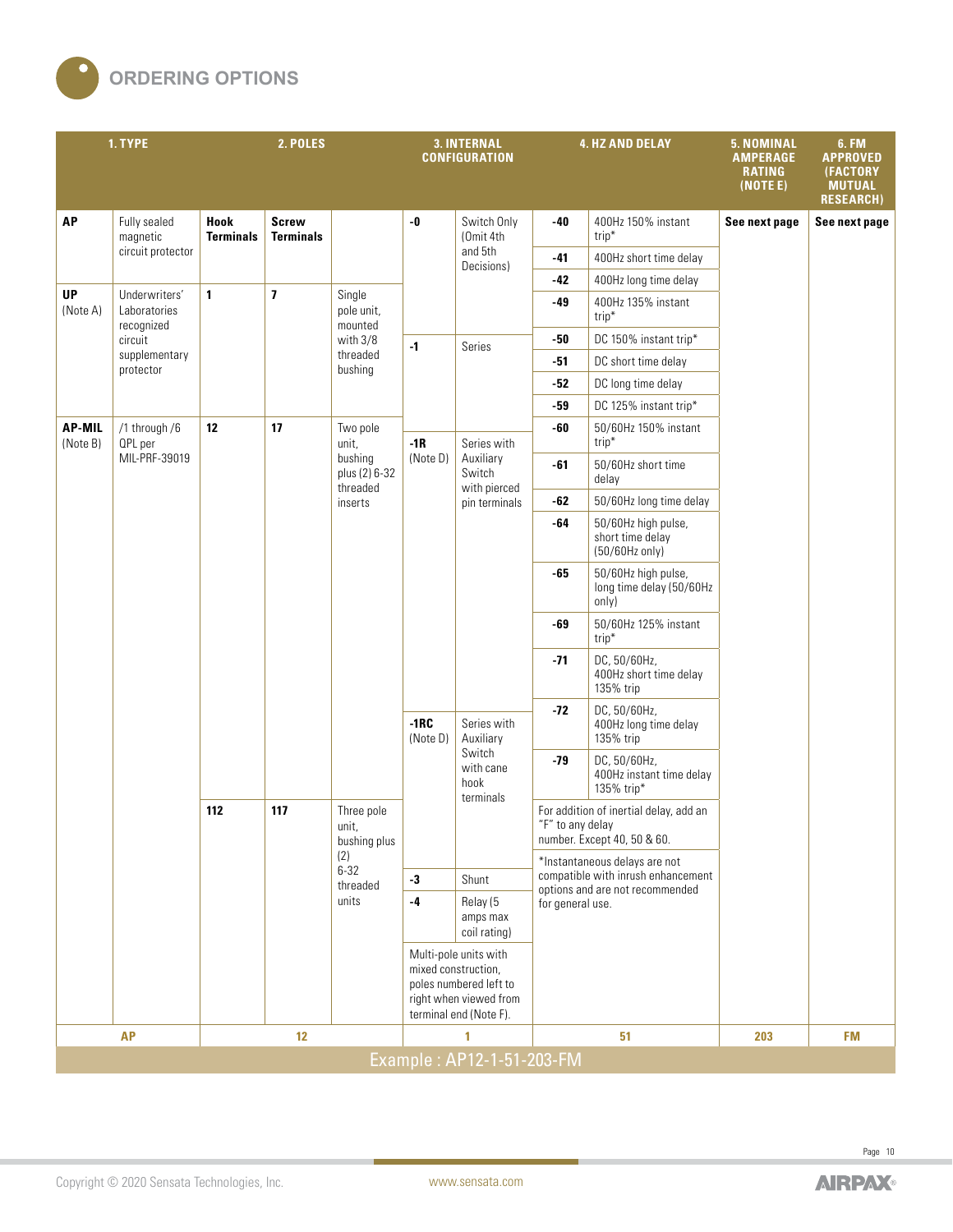

|                                          | 5. NOMINAL AMPERAGE RATING (NOTE E)                                                   | 6. FM APPROVED (FACTORY MUTUAL RESEARCH)                                      |  |  |  |  |
|------------------------------------------|---------------------------------------------------------------------------------------|-------------------------------------------------------------------------------|--|--|--|--|
| Code                                     | <b>Amperes</b>                                                                        | Add -FM to part number to indicate FM approval. FM approval is available for  |  |  |  |  |
| $-051$                                   | .050                                                                                  | Single Pole, Series Trip, UP type units only.                                 |  |  |  |  |
| $-101$                                   | .100                                                                                  | TA = $-40^{\circ}$ C to $+65^{\circ}$ C<br>Units < 10A are rated CL 1, DIV 2, |  |  |  |  |
| $-201$                                   | .200                                                                                  | Group ABCD, T6                                                                |  |  |  |  |
| $-251$                                   | .250                                                                                  | Units > 10A are rated CL 1, DIV 2,<br>Group ABCD, T4A                         |  |  |  |  |
| $-401$                                   | .400                                                                                  |                                                                               |  |  |  |  |
| $-501$                                   | .500                                                                                  |                                                                               |  |  |  |  |
| $-601$                                   | .600                                                                                  |                                                                               |  |  |  |  |
| $-751$                                   | .750                                                                                  |                                                                               |  |  |  |  |
| $-102$                                   | 1.000                                                                                 |                                                                               |  |  |  |  |
| $-1251$                                  | 1.250                                                                                 |                                                                               |  |  |  |  |
| $-1751$                                  | 1.750                                                                                 |                                                                               |  |  |  |  |
| $-202$                                   | 2.000                                                                                 |                                                                               |  |  |  |  |
| $-252$                                   | 2.500                                                                                 |                                                                               |  |  |  |  |
| $-302$                                   | 3.000                                                                                 |                                                                               |  |  |  |  |
| $-502$                                   | 5.000                                                                                 |                                                                               |  |  |  |  |
| -702                                     | 7.000                                                                                 |                                                                               |  |  |  |  |
| $-752$                                   | 7.500                                                                                 |                                                                               |  |  |  |  |
| $-802$                                   | 8.000                                                                                 |                                                                               |  |  |  |  |
| $-103$                                   | 10.000                                                                                |                                                                               |  |  |  |  |
| $-123$                                   | 12.000                                                                                |                                                                               |  |  |  |  |
| $-153$                                   | 15.000                                                                                |                                                                               |  |  |  |  |
| $-173$                                   | 17.000                                                                                |                                                                               |  |  |  |  |
| $-203$                                   | 20.000                                                                                |                                                                               |  |  |  |  |
| See page 61 for maximum voltage ratings. |                                                                                       |                                                                               |  |  |  |  |
|                                          | Note: Standard current ratings listed. For other ratings, please consult the factory. |                                                                               |  |  |  |  |
|                                          | 203                                                                                   | <b>FM</b>                                                                     |  |  |  |  |
| Example: AP12-1-51-203-FM                |                                                                                       |                                                                               |  |  |  |  |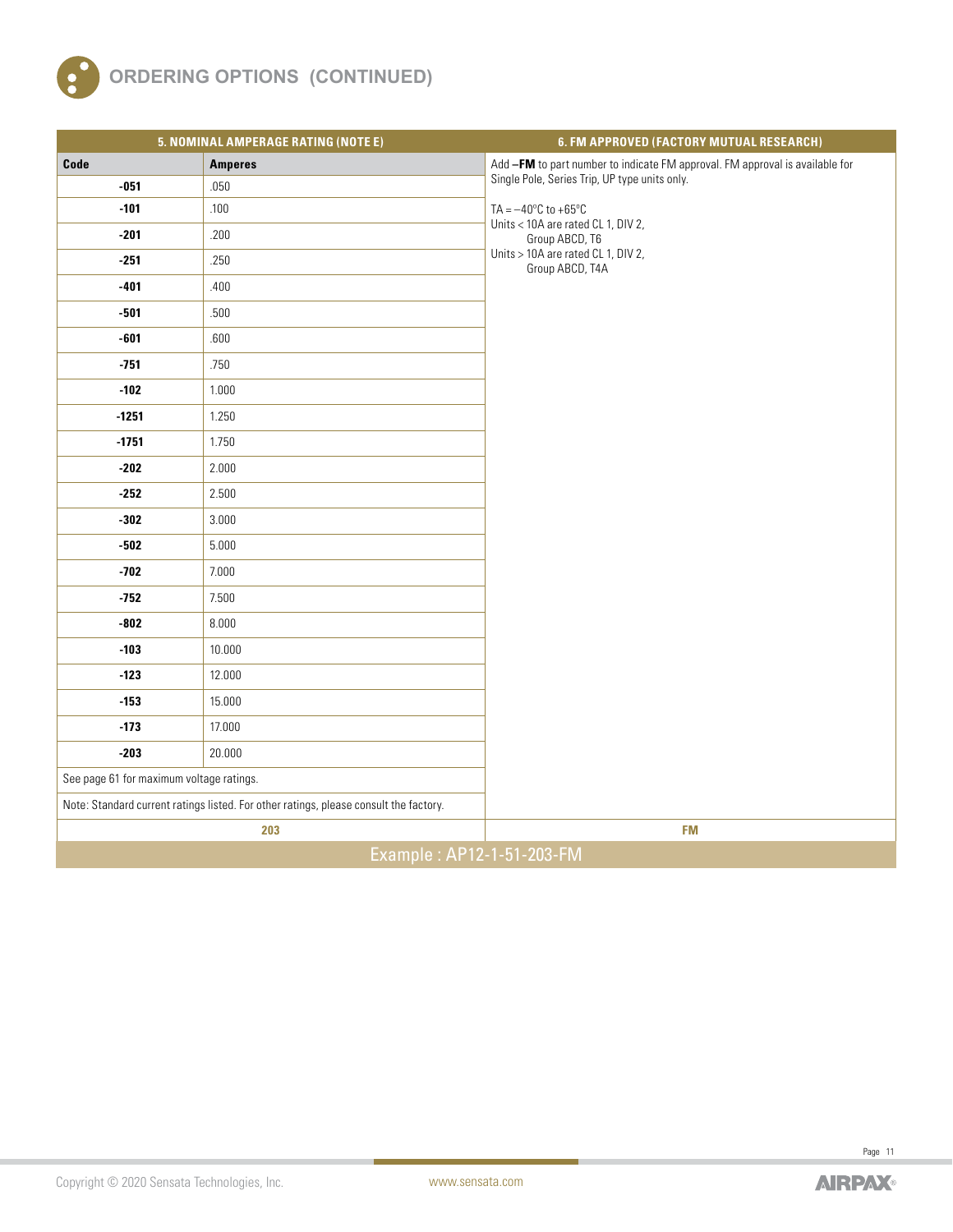

AP protectors are available in current ratings from 50 milliamperes to 20 amperes, 50 volts DC or 240 volts AC, maximum, 60 Hz or 400 Hz. UP protectors are UL 1077 and CSA approved as per the following table. Please consult factory for ratings other than those noted.

| <b>UL Ratings</b> |                |                      |    |           |                                        |            |              |
|-------------------|----------------|----------------------|----|-----------|----------------------------------------|------------|--------------|
| <b>Series</b>     | <b>Voltage</b> | <b>Current</b>       | TC | <b>OL</b> | <b>Short Circuit Rating (SC, amps)</b> | <b>CSA</b> | <b>Phase</b> |
| UP                | 50 VDC         | $0.05$ to 20 amps    |    |           | U1, 1000                               | YES        |              |
| UP                | 240 VAC        | 0.05 to 7.5 amps     |    |           | C1, 1000 4X fuse max                   | YES        |              |
| UP                | 120 VAC        | $0.05$ to 15 amps    |    |           | C1, 1000 4X fuse max                   | YES        |              |
| UP                | 240 VAC (400)  | $0.05$ to $7.5$ amps |    |           | C1, 1000 4X fuse max                   | YES        |              |
| UP                | 120 VAC (400)  | $0.05$ to 15 amps    |    |           | C1, 1000 4X fuse max                   | YES        |              |



#### **WARNINGS**



#### RISK OF MATERIAL DAMAGE AND HOT ENCLOSURE

• The product's side panels may be hot, allow the product to cool before touching

• Follow proper mounting instructions including torque values

• Do not allow liquids or foreign objects to enter this product

**Failure to follow these instructions can result in serious injury, or equipment damage.**



#### HAZARD OF ELECTRIC SHOCK, EXPLOSION OR ARC FLASH

• Disconnect all power before installing or working with this equipment • Verify all connections and replace all covers before turning on power

**Failure to follow these instructions can result in death or serious injury.**

Page 12

Sensata Technologies, Inc. ("Sensata") data sheets are solely intended to assist designers ("Buyers") who are developing systems that incorporate Sensata products (also referred to herein as "components"). Buyer understands and agrees that Buyer remains responsible for using its independent analysis, evaluation and judgment in designing Buyer's systems and products. Sensata data sheets have been created using standard laboratory conditions and engineering practices. Sensata has not conducted any testing other than that specifically described in the published documentation for a particular data sheet. Sensata may make corrections, enhancements, improvements and other changes to its data sheets or components without notice.

Buyers are authorized to use Sensata data sheets with the Sensata component(s) identified in each particular data sheet. HOWEVER, NO OTHER LICENSE, EXPRESS OR IMPLIED, BY ESTOPPEL OR OTHERWISE TO ANY OTHER SENSATA INTELLECTUAL PROPERTY RIGHT, AND NO LICENSE TO ANY THIRD PARTY TECHNOLOGY OR INTELLECTUAL PROPERTY RIGHT, IS GRANTED HEREIN. SENSATA DATA SHEETS ARE PROVIDED "AS IS". SENSATA MAKES NO WARRANTIES OR REPRESENTATIONS WITH REGARD TO THE DATA SHEETS OR USE OF THE DATA SHEETS, EXPRESS, IMPLIED OR STATUTORY, INCLUDING ACCURACY OR COMPLETENESS. SENSATA DISCLAIMS ANY WARRANTY OF TITLE AND ANY IMPLIED WARRANTIES OF MERCHANTABILITY, FITNESS FOR A PARTICULAR PURPOSE, QUIET ENJOYMENT, QUIET POSSESSION, AND NON-INFRINGEMENT OF ANY THIRD PARTY INTELLECTUAL PROPERTY RIGHTS WITH REGARD TO SENSATA DATA SHEETS OR USE THEREOF.

All products are sold subject to Sensata's terms and conditions of sale supplied at www.sensata.com SENSATA ASSUMES NO LIABILITY FOR APPLICATIONS ASSISTANCE OR THE DESIGN OF BUYERS' PRODUCTS. BUYER ACKNOWLEDGES AND AGREES THAT IT IS SOLELY RESPONSIBLE FOR COMPLIANCE WITH ALL LEGAL, REGULATORY AND SAFETY-RELATED REQUIREMENTS CONCERNING ITS PRODUCTS, AND ANY USE OF SENSATA COMPONENTS IN ITS APPLICATIONS, NOTWITHSTANDING ANY APPLICATIONS-RELATED INFORMATION OR SUPPORT THAT MAY BE PROVIDED BY SENSATA.

Mailing Address: Sensata Technologies, Inc., 529 Pleasant Street, Attleboro, MA 02703, USA.

#### **CONTACT US**

#### **Americas**

508-236-2551 electrical-protection-sales@ sensata.com

**Europe, Middle East & Africa** +31743578156 info-sse@list.sensata.com

**Asia Pacific**

sales.isasia@list.sensata.com China +86 (21) 2306 1500 Japan +81 (45) 277 7117 Korea +82 (31) 601 2004 India +91 (80) 67920890 Rest of Asia +886 (2) 27602006 ext 2808